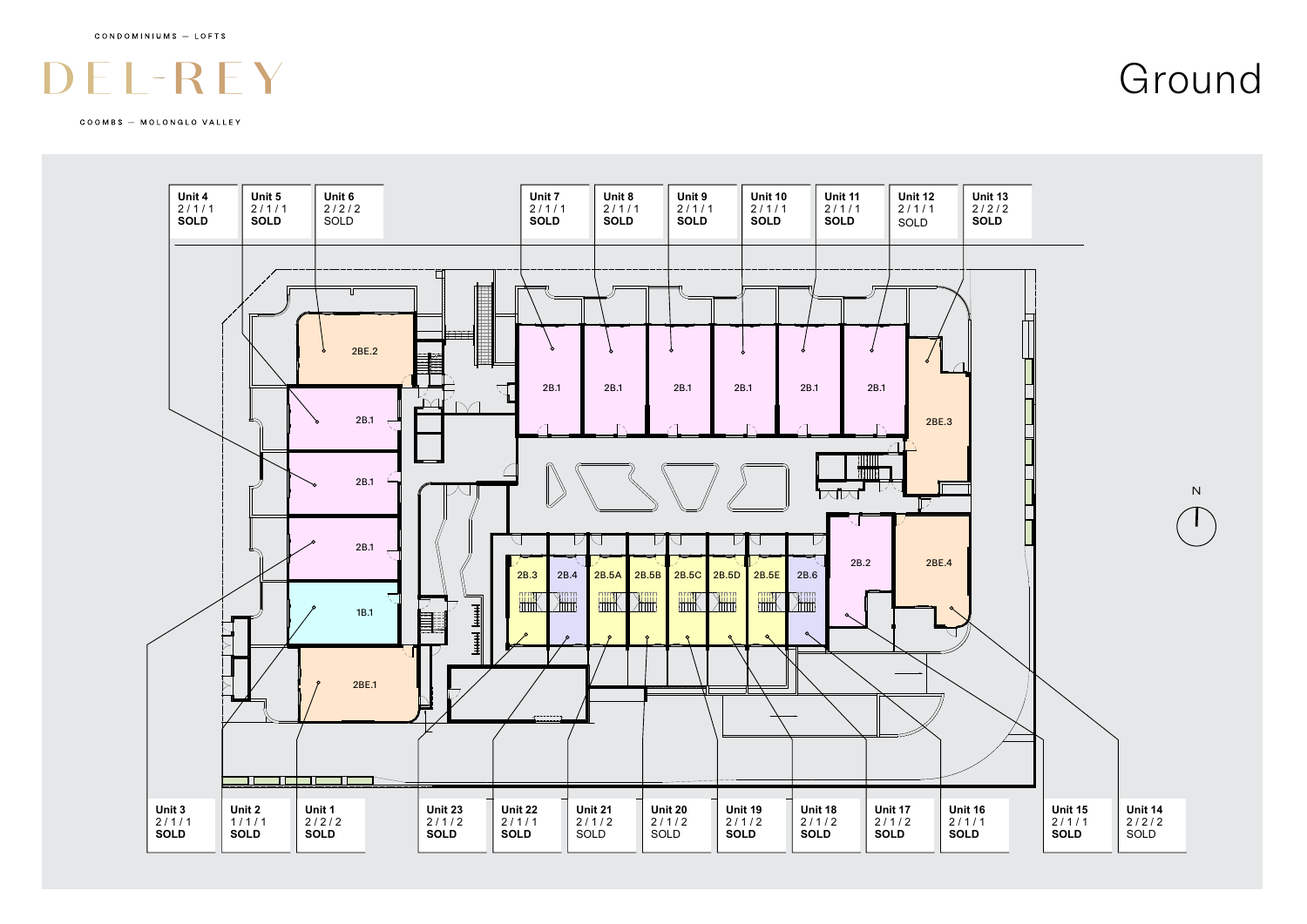

COOMBS - MOLONGLO VALLEY

Level One

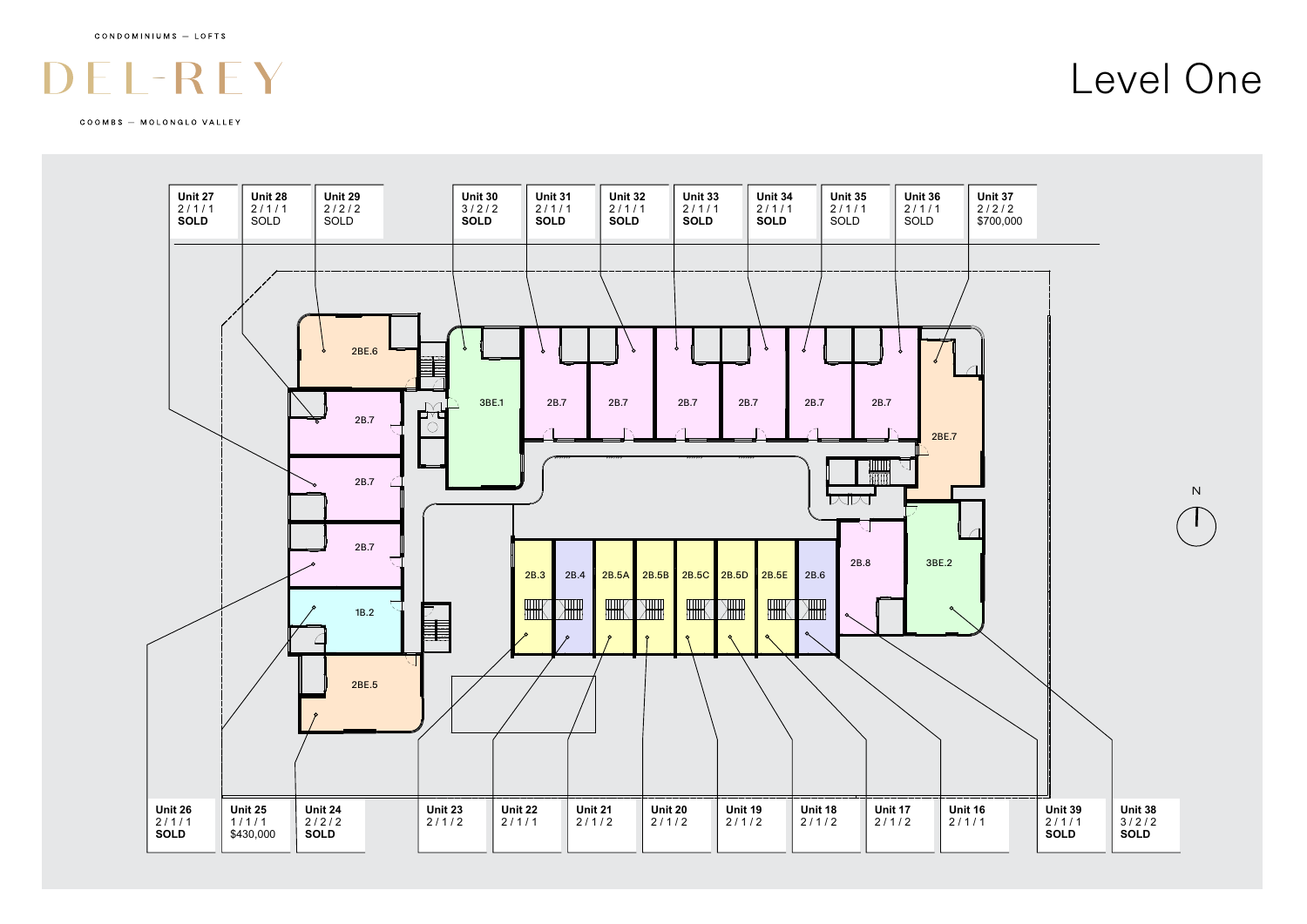# $\overline{\phantom{a}}$

COOMBS - MOLONGLO VALLEY



### Level Two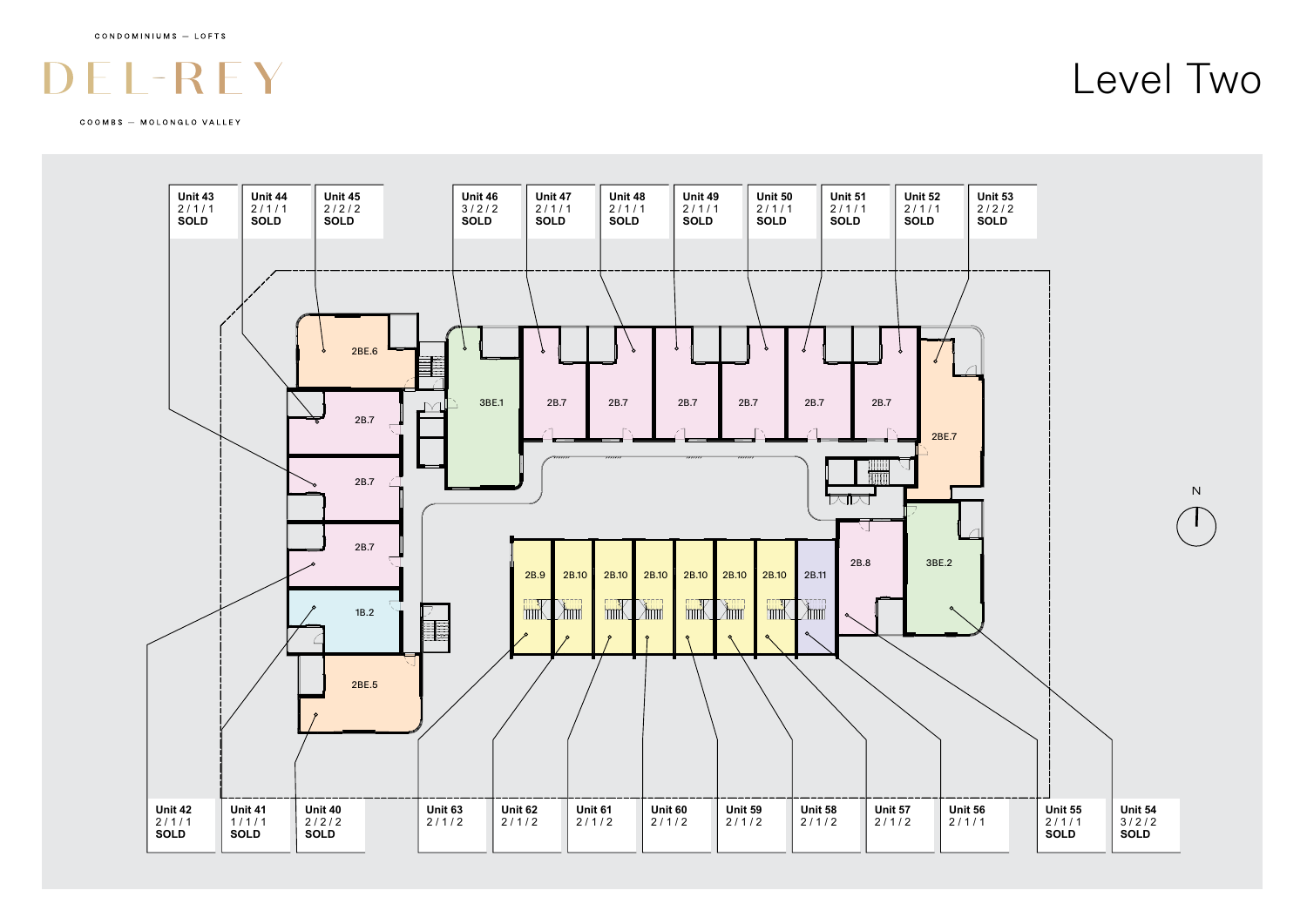# $\overline{\phantom{a}}$

COOMBS - MOLONGLO VALLEY

## Level Three

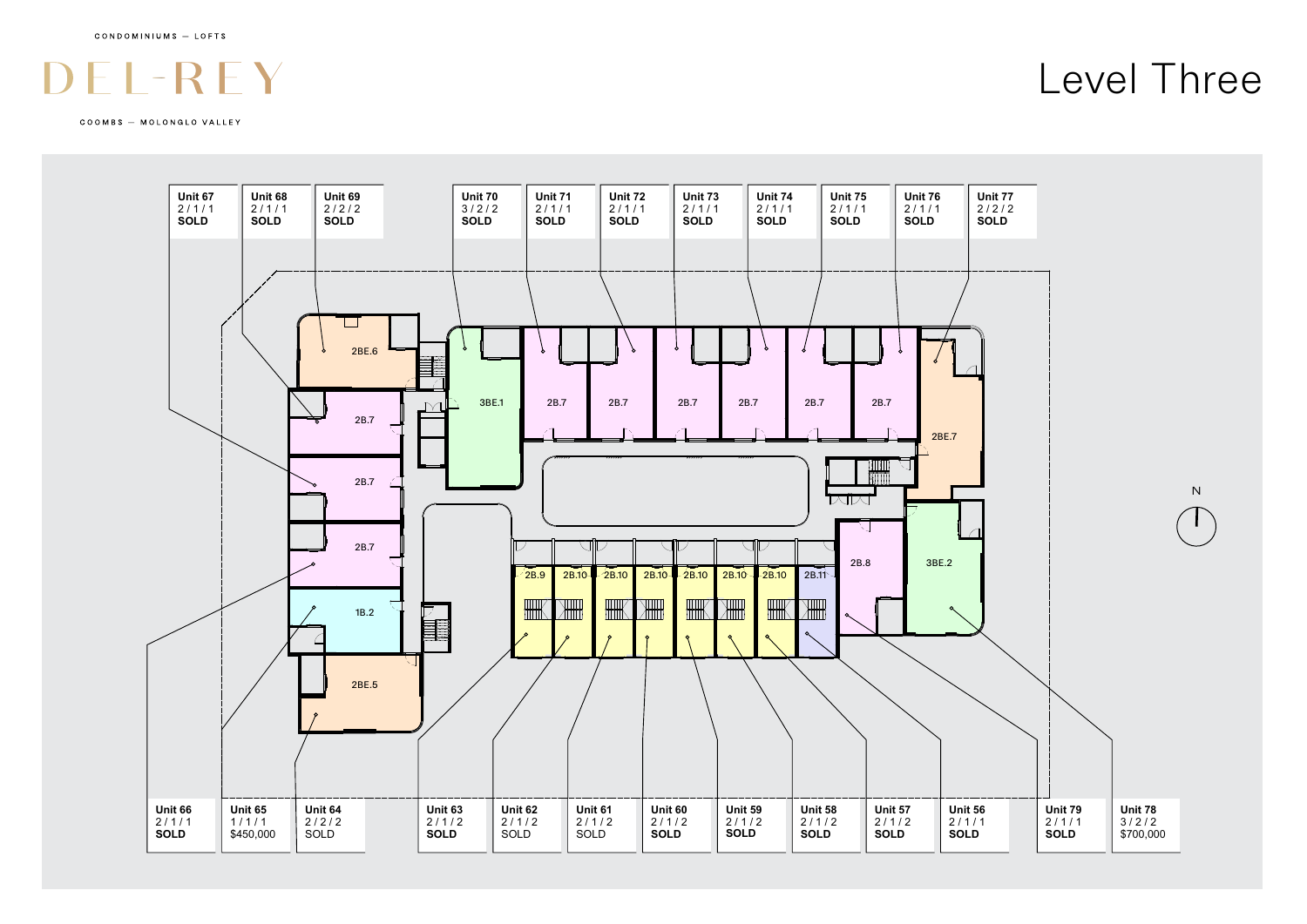#### $\mathcal{L}$  $\mathcal{L}$

COOMBS - MOLONGLO VALLEY



Level Four

N